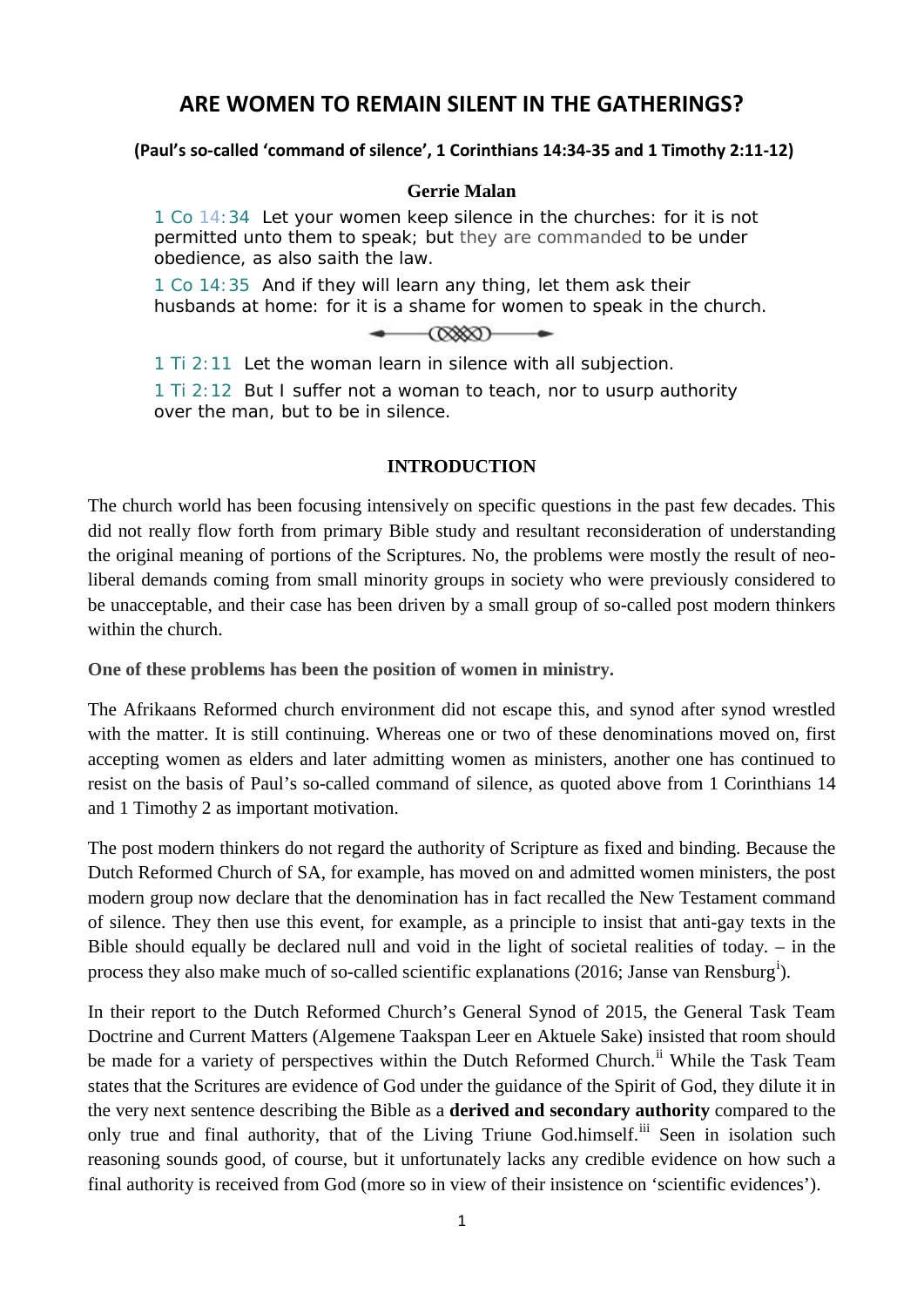Discussions and reasoning on the command of silence often takes place on the basis that men and women sat in separate areas in the Jewish synagogues, with women often even seated on a galery. This command would then supposedly prevent shouting to and fro. Paul's directly preceding sentence (1 Co 14:33) does declare that that God is not the author of confusion, but of peace, as in all churches of the saints, does it not? Others again argue on the basis of cultural circumstances of the time and place, and the position of women compared to that of men. In the process both approches read into the Scripture that which supports the specific view or expectation. There are even those who argue that Paul dit not write these two verses to the Corinthians.

For me there is only one approach that can lift out the truth in this case and that is to make an accurate determination of what Paul penned in this portion of Scripture. In the proces a few simple and basic principlesare important, viz. the full context of the content of Paul's letter, as well as the meaning of words within that specific time context. The reader might already feel at this point that a variety of Bible versions all confirm Paul declared that women should remain silent in the gatherings and are not allowed to teach men. My question to that is: Is it really so? Let us see.

# **THE LARGER FULL CONTEXT OF 1 CORINTHIANS 14:34-35**

As point of departure one needs to realise that this portion of Scripture vorms part of a larger portion of Paul's letter and deals specifically with the gifts of the Holy Spirit. The letter was written from Ephesus in reply to a letter compiled by a group in Corinth and which was seemingly delivered to him by Stephanas, Fortunatus and Achaicus (16:17).

- The first six chapters contains Paul's reaction to information members of the house of Chloe are said to have given him, and which deals with some misunderstandings arising from a previous letter from Paul (5:9).
- Then follows the part we know as chapters 7-16 in reply to questions posed by the congregation (16:17).<sup>[iv](#page-9-3)</sup> Of these the focus in chapters 12-14 is specifically on the question of spiritual gifts.

**The original scriptures of the Bible were not written in chapters and with verse** 

One always needs to bear in mind that the biblical writings were not written in the vorm of chapters and verses. This was only added in the thirteenth and sixteenth centuries. Do not allow these artificial additions to mislead you. Paul's letters, as is the case with all the books in the Bible, should be studied as a whole.

In our compact book, *Rightly Divide The Word*, my wife, Martie, and I have explained that Bible translations may sometimes be confusing and misleading, and the topic I am addressing in this article is a good example in this regard, as you will soon see. (You can download our book free from our website:www.hoseaconnection.org).

#### **SEPARATE AREAS FOR MEN AND WOMEN?**

In this regard one only needs to consider the general circumstances of gatherings at the time. We read in various places in the New Testament writings that the believers met primarily in the homes. According to church history the use of specific buildings for this purpose only became practice some two or three centuries later.<sup>V</sup> The houses ob[v](#page-9-4)iously did not incorporate separate areas for men and women as one would have found in synagogues.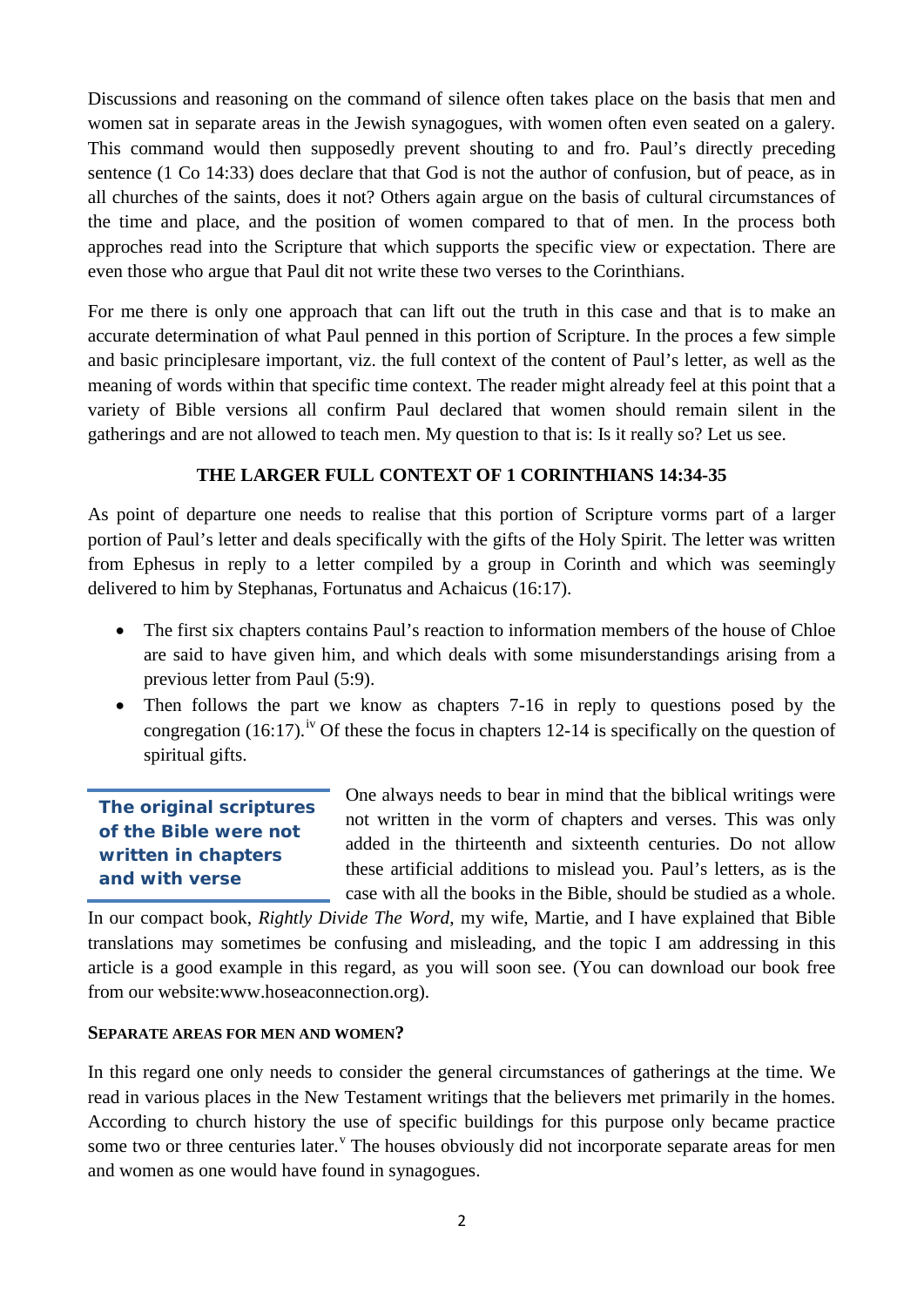# **Nowhere in the New Testament does one find any indication that Jesus or His disciples**

**separated the men and women in gatherings.** In fact, Acts 1:14, for example, declares that *"These all continued with one accord in prayer and supplication, with the women, and Mary the mother of Jesus, and with his brethren."* This took place in the upper room where the remaining eleven disciples gathered after He was taken up in heaven in their presence (Acts 1:6-11).

Clearly, separate areas for men and women does not make a credible argument.

#### **DID PAUL REQUIRE WOMEN TO REMAIN QUIET?**

1 Corinthians as one example shows that the gatherings were personal and informal. It also shows clearly that the gatherings were based on general participation:

1Co 14:26 How is it then, brethren? when ye come together, every one of you hath a psalm, hath a doctrine, hath a tongue, hath a revelation, hath an interpretation. Let all things be done unto edifying.

But does the word 'brethren' used here and elsewhere in the letter not indicate only men? My first reaction was that the whole compilation implied that this word was used to indicate the compilers and signatories of the letter to Paul. However, the letter is addressed to *"(...) the church of God which is at Corinth, to them that are sanctified in Christ Jesus, called to be saints with all that in every place call upon the name of Jesus Christ our Lord (...)"* (1 Co 1:2). More focused word study revealed that the specific word, *adelphós,* was also used in various forms of meaning, including

that of a fellowship of love. Thus, the members of the same Christian community were called 'brothers.'[vi](#page-9-5) Here we see again just how deficient our modern translations often are to present the true meaning of words, statements and viewpoints in the Bible to us. By using the word *adelphós*, which was translated as 'brethren,' Paul was actually addressing the whole community of believers in Corinth.

**The word** *adelphós,*  **translated as 'brethren' referred to the whole Christian community (or congregation) in Corinth.**

In chapter 11:5 Paul specifically refers to women who pray or prophesy – who therefore are actively involved in the gatherings. His reasoning throughout chapters 11-14 at all times reflect a spirit of inclusivity in the spiritual gifts and unity among all. Please read it carefully and note especially his repetitive application of the idea of 'all' in 12:29-30. After making the plea then that they should covet the best gifts, he continues with describing to them an even more excellent way (or gift), the way of love. We know this description as chapter 13.

Chapter 14 shows us Paul exclaiming the excellence of the gift of prophecy above that of tongues, but all the time exhorting them to let all things be done unto edifying the congregation. In:26 he indicates that **every one** of them had a contribution when they gathered together. In this regard too, he asks that everything be done unto edifying. There is no indication of a principle that women should be silent.

#### **DOES 14:34-35 THEN NOT CONTRADICT THE REST?**

Bear in mind once again that Paul is busy reacting to the content of the congregation's letter to him. The moment one ignores this, you open yourself up to misrepresentations. The key to understanding this portion requires one to bring verse 36 into the picture. For the sake of understanding the complete picture I provide all three verses:

1 Co 14:34 Let your women keep silence in the churches: for it is not permitted unto them to speak; but *they are commanded* to be under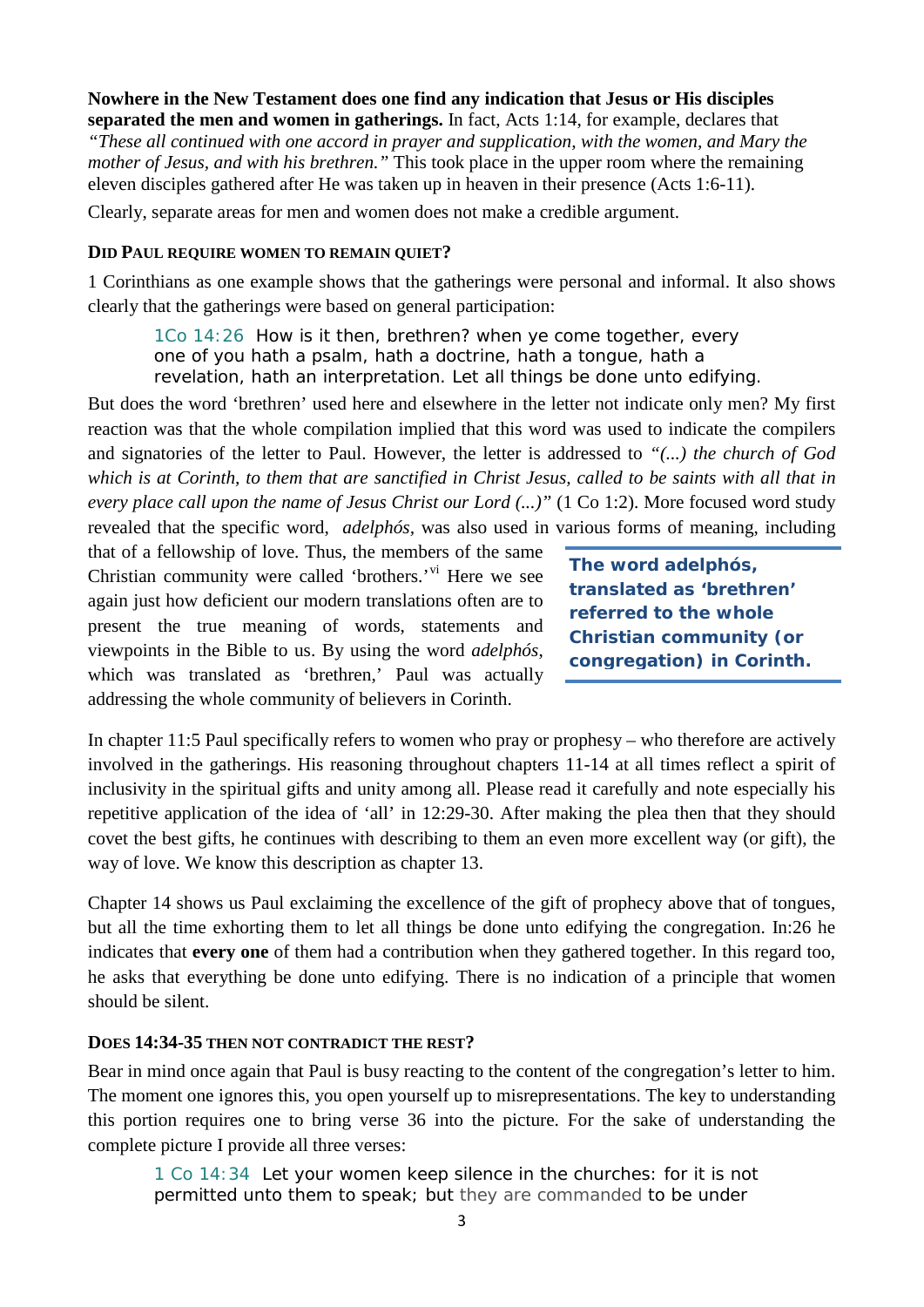obedience, as also saith the law.

1 Co 14:35 And if they will learn any thing, let them ask their husbands at home: for it is a shame for women to speak in the church. 1 Co 14:36 What? came the word of God out from you? or came it unto you only?

Looking at this (and one can adding reading of more verses) I believe everyone would have to acknowledge that something does not make sense.

- There is no connection or transition between verses 35 and 36.
- Look again, one could say the same of verses 36 and 37.
- It appears as if verses 34, 35 and even 36 are irrelevant in this matter and that verse 37 connects directly to verse 34.

Because of this seeming unclear situation, some theologians such as Gordon Fee have concluded that Paul did not write verses 34 and 35, but that it was added by a scribe who copied the letter. [vii](#page-9-6) This argument, however, also does not make sense as it does not contribute any clarification seeing that verse 36 will still seem to be an out of place patch. Most contemporary translations deepen this deficiency rather than present the correct meaning through very accurate translation (not philosophising). Let me share more in this regard.

**The small first word of verse 36 is an important key– it is simply omitted in many versions.**

Pauls begins his sentence (verse 36) with the little word  $\ddot{\eta}$ . Like so many other Greek words, this little word also has multiple meanings that require very careful consideration of the specific context in which it appears. In addition, the markings seen above Greek letters (polytonic Greek

diacritics), provide variations of pronunciation and meaning. One of the meanings for  $\check{\eta}$  found in the extensive Greek-English Lexicon of Liddell-Scott-Jones, published in 1843, is that of an exclamation expressing disapproval.<sup>[viii](#page-9-7)</sup> Nordgren also refers to this source, but adds meanings of **a cry of surprise** as well as **a repressive exclamation** in view of these usages in the works of Euripides and Aristophanes.<sup>[ix](#page-9-8)</sup> They were both Greek playwrights from the fifth century of whom considerable works have survived, and which provide clarity for the meanings of various words.

With these explanations in hand I was able to read the 26 versions of The New Testament on my e-Sword program, complemented with the New Jerusalem Bible and a Dutch version from 1899 in my bookshelf. It was interesting to realise the old King James Version of 1611 presented 1 Corinthians 14:36 as follows, which agreed with the above descriptions of meaning:

1 Co 14:36 What? came the word of God out from you? or came it unto you only?

Please note the introductory exclamation, 'What?' The earlier Geneva Bible (1560) did not use the expression "What?" in the text itself, but did include it in the extensive marginal notes completed by 1599. It is described in the notes as a sharp reprehension regarding the right to use the spiritual gifts in the assemblies, lest the Corinthians might deem themselves to be the only wise ones.

Several other versions also have the verse start with the word "What?" Among them is the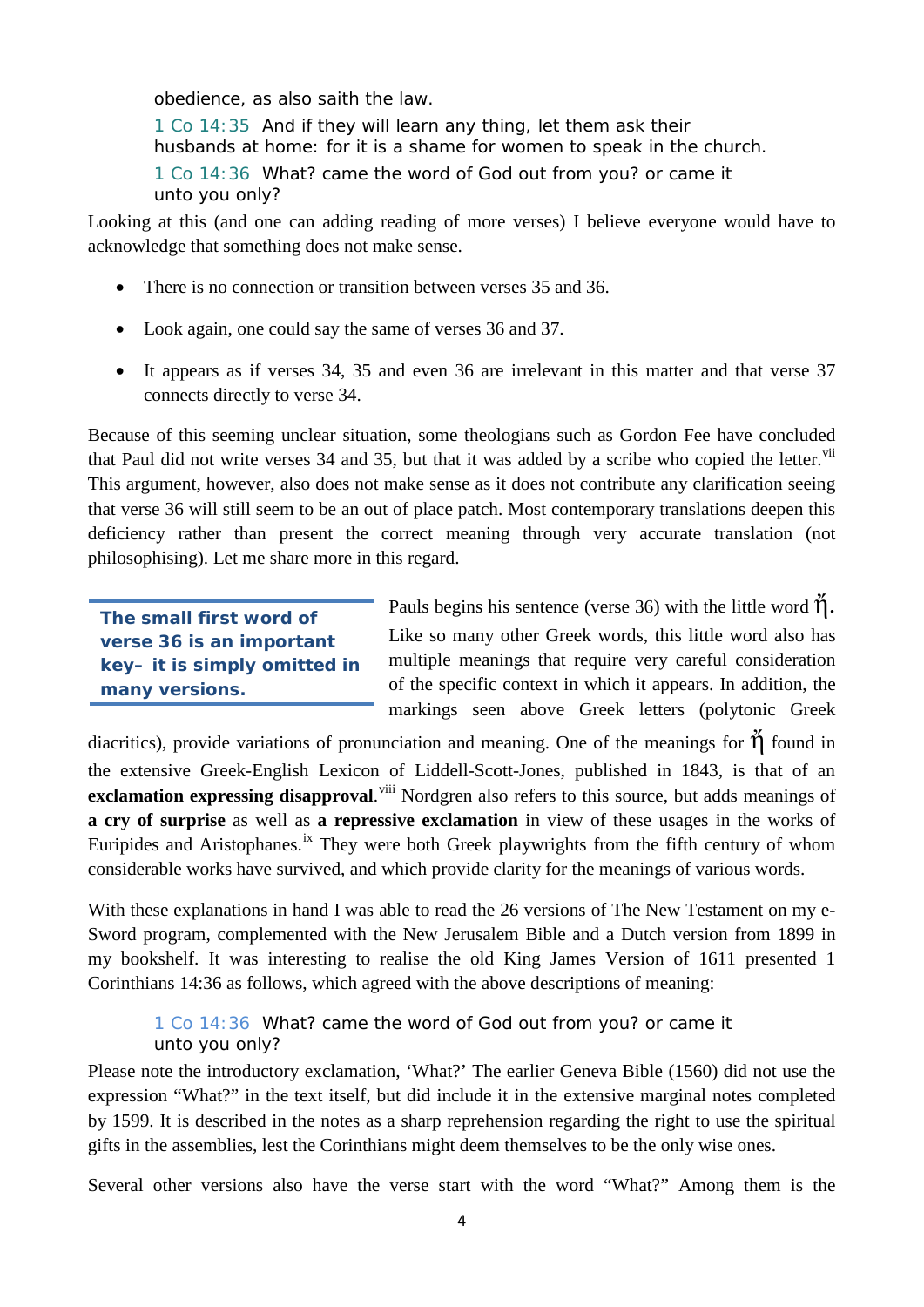translation of Murdock (1851), the *Revised Version* (late nineteenth century official revision of the KJV), and George Lamsa's 1933 translation which is based on the Syriac Peshitta manuscripts (and therefore from an Aramaic dialect).

• **These versions (translations) confirm the King James Version's rebuking exclamation. It supports the understanding that verses 34-35 really are statements taken by Paul from the Corinthians' letter which he then rebukes it strongly.**

In summary: Paul's first letter to the congregation in Corinth found in the Bible, was clearly not the first letter he wrote them. This letter was written approximately in the year 55 AD while Paul was staying in Ephesus. Some information was conveyed to him from the house of Chloe about misunderstandings emanating from an earlier letter to them. In addition, a group had written a letter to him on specific matters such as the flow in the spiritual gifts.

In his present letter Paul addresses all these matters and this provides the true context. Thorough study shows that he quoted their view on the submissiveness of women in the gatherings, followed

by a sharp rebuke that by it they wanted to give new meaning to God's word. Unfortunately this context has been lost in many modern translations because the translators ignored and omitted a single small word found in the manuscripts. Once one rectifies this, it removes the existing and continuing confusion.

**Paul rebukes the Corinthians sharply for their insistence that women should be silent in the gatherings.**

• **In other words, the Corinthians made the statement in their letter (or they reported the insistence of some in the congregation) that women should remain silent in the gatherings, for which Paul strongly rebuked them.** 

# **THE CONTEXT OF 1 TIMOTHY 2:11-12**

In my study of this topic, I realised once again how important the correct and full context of Scripture portions is for correct understanding. With correct understanding I wish to emphasise that it inherently comes down to how the original recipients or audience would have understood the written document or oral teaching. It also means that as far as contemporary context goes, one should guard against the temptation to read into the text what does not exist in order to obtain or prove a predetermined result.

• In this case Paul's letter was addressed to an established co-worker, Timothy, who he left in Ephesus in the course of their travel after his release from the first imprisonment in Rome. Timothy's instructions were to counter the influence of false teachers who have established temselves in this congregation  $(1:4)$ .<sup>[x](#page-9-9)</sup> This already establishes a specific and direction giving context.

The three pastoral epistles of Paul to Timothy and Titus were his last ones. They were written approximately 63 and 64 AD (some 15 years after his first letter, which was the one to the Galatians), under specific circumstances and with specific objectives in mind. His approach and content differs to such extent from his other letters, that it appears as if he was addressing topics and circumstances of leadership to his two co-workers on matters concerning the congregations they were involved with, that he would normally deal with in a personal contact situation. Circumstances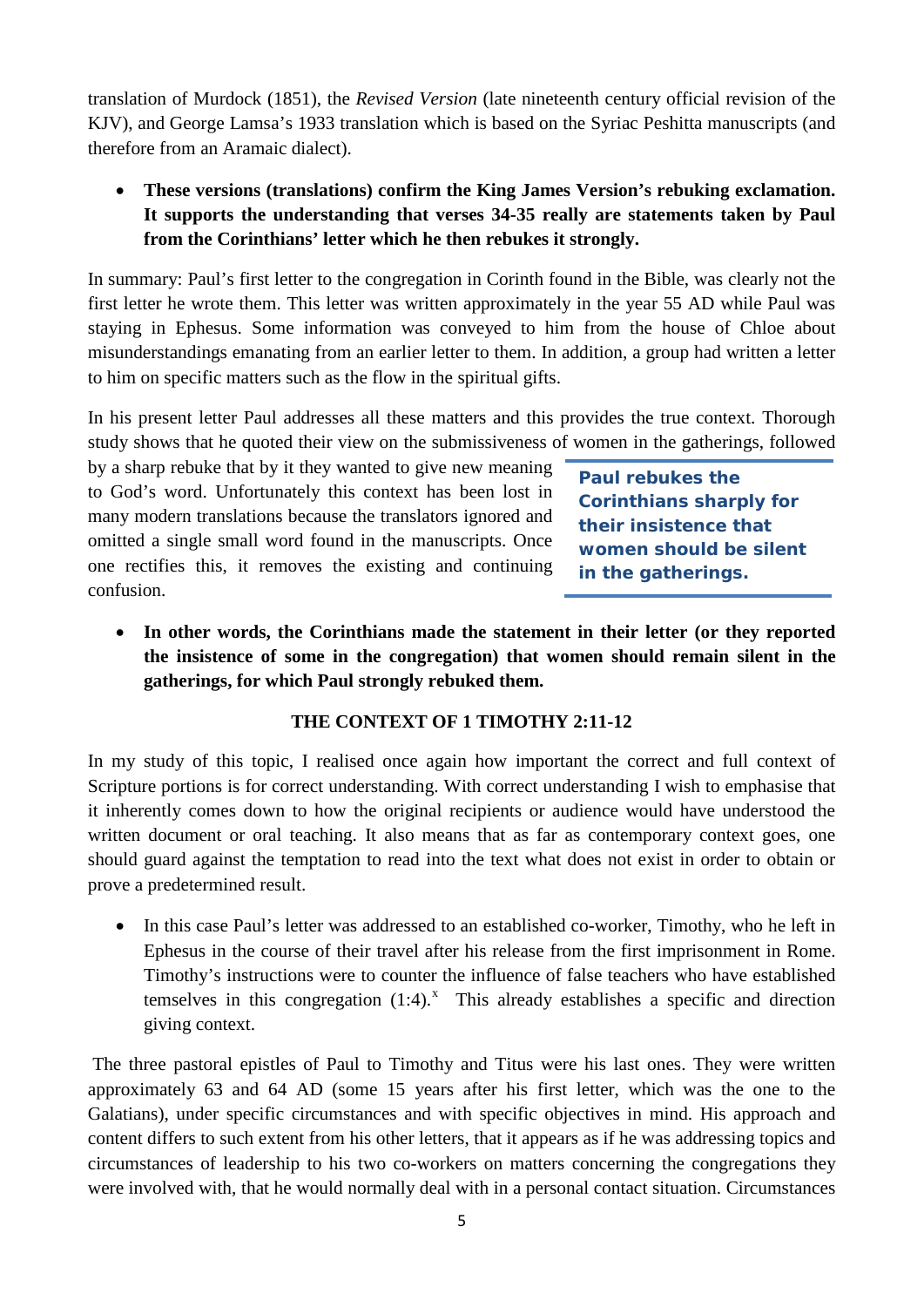**The pastoral letters to Timothy (2) and Titus were his last three.**

have forced him to do this by way of letters in these cases as he had left them in Ephesus and Crete. (His second letter to Timothy was written during his last imprisonment in Rome). **It is important to note that these letters were not addressed to congregations.**

Before I go into the context of this portion of Scripture any further, it is important to consider Paul's general approach as it pertained to the position of women in the spreading of the Gospel.

# **WOMEN AS PAUL'S CO-WORKERS**

The history of Paul as proclaimer of the Gospel throughout the Roman Empire proves that shows various women in prominent leadership roles, rather than portraying Paul as one who proclaimed that women could not teach in the congregation.

- Priscilla (with her husband Aquila) is mentioned in various portions of Scripture. Acts 18:24-26 show us that they took the native Alexandrian Jew, Apollos, home in Ephesus and explained the way of God to him more accurately.
- In Acts 21:8-9 Luke writes that Paul's group, of which he was part, stayed with Philip the evangelist in Caesarea on their way to Jerusalem. Then he notes that Philip's four unmarried daughters prophesied.
- Phoebe is called a servant of the church in Cenchreae and word studies such as that of Vincent (e-Sword) indicate that it was generally explained as deaconess (Rom 16:1). Paul asks that they welcome her in a manner worthy of the saints and that they should assist her in whatever manner she might require their help.
- Mary, Tryphena and Tryphosa were also recognised as playing leadership roles in the church in Romans 16:6 & 12.
- Euodia and Syntyche intige were probably also deaconesses (Php 4:2).

To complete this part it is appropriate to consider the following from Paul's letter to the Galatians, which is seemingly his very first letter:

Gal 3:28 There is neither Jew nor Greek, there is neither bond nor free, there is neither male nor female: for ye are all one in Christ Jesus.

#### **THE CONGREGATION IN EPHESUS**

Ephesus of biblical times was a major harbour city and one of the larger cities of the Roman Empire. It was a prosperous commercial and political centre. The city boasted numerous monuments, theaters and temples, including the temple of Diana (also called Artemis). It was renowned for religious pluralism, mystic cults and occult practices, Hellenised Judaism, as well as early Christianity.<sup>[xi](#page-9-10)</sup> In this Christian environment a false group developed that was apparantly established by the deacon, Nicolas, and which became known as the Nicolaitans.<sup>[xii](#page-9-11)</sup> There practices were referred to with disdain in the Book of Revelation (the letter to the church in Ephesus, Rev 2:6).

The congregation in Ephesus played a prominent role in Paul's travels and ministry. From the record in the Book of Acts and Paul's letters we learn that he visited them several times – once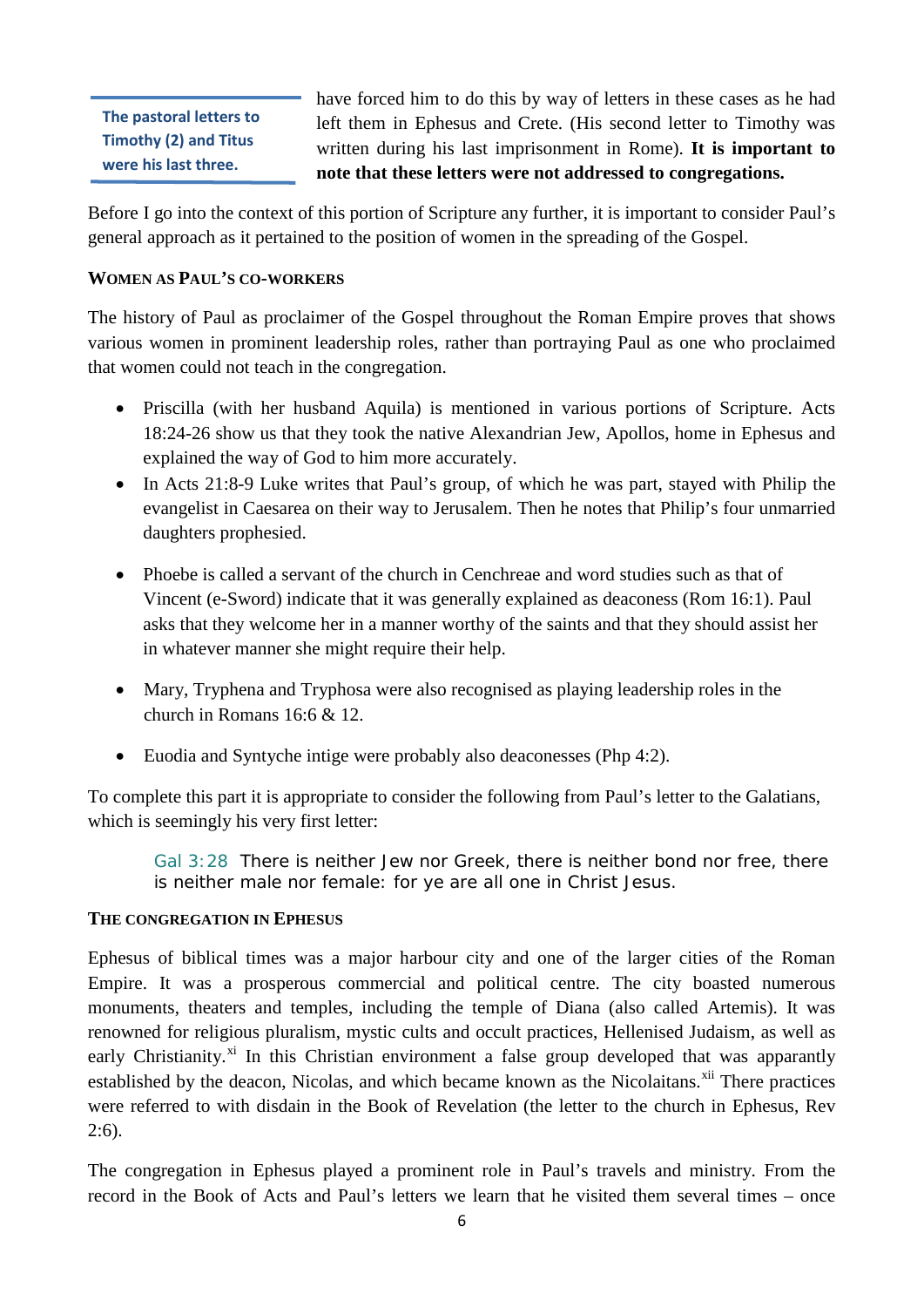remaining there for almost three years (Acts 19). This stay was ended after an uprising by members of the Diana cult.

# **PAUL'S DECLARATION IN 1 TIMOTHY 2:11-12**

My considerable reading has shown that there are two popular explanations of Paul's statement to Timothy that a women should learn in silence in full submission, and that he did not allow a woman to teach ro have authority over a man. The first explanation accepts the cultural circumstances of the time as its basis and states that the woman was relegated to a lesser position, which Timothy was to teach the congregation to respect. Another explanation is based on doctrines of the Diana cult (or Artemis cult) that declared the woman to be the man's superior, that Eve was created first and that men were to be subjected to the woman. It is then postulated that there were women (or a woman) at the time who had been teaching such doctrine. Both these explanations are obviously based purely on assumptions.

Apart from these there is also an alleged translation error. The Australian Classical Greek scholar, Dr. Ann Nyland's translation reads that a woman was to learn without causing a fuss and to be supportive in everything. Paul did not grant her authority to teach that she was the originator of man. There is considerable criticism because of the Gnostic sources she used for support in determining the meaning of words, and that her translation of matters in the Bible pertaining to women are driven by a feministic agenda. I therefore mention this translation for completeness sake, but choose not to rely on it. As I will now show, it does not make any critical difference to my understanding of this portion of Scripture.

Superficially regarded it does seem that this section of Paul's letter to Timothy is problematic, especially in view of todays societal norms and customs. I therefore understand the various attempts to solve the situation. The fuss does seem totally unnecessary, however, and I agree with the question posed by Dr. David Thompson: **Do we read the entire Bible in light of these two problematic texts, or do we read these two texts in light of the rest of the Bible?<sup>[xiii](#page-9-12)</sup> To follow** the first alternative is to open one up to false teaching and this is exactly what has happened in the church practice.

The record of Paul's proclamation of the Gospel (his epistles and Luke's Acts of the Apostles) show in various places and ways that Paul appreciated as co-workers. But am I not now simply trying to hide a problem verse? The answer is an emphatic No!

In the introduction of his letter to Timothy, Paul unambiguously refered to his request that Timothy remain in Ephesus to command certain persons **to stop teaching false doctrine**. He called those people who wanted to be teachers of the law, although they did not understand what they were saying or insisting on. Timothy was fight the good fight for the faith and hold fast to good conscience. Paul noted that some ad rejected these and had suffered the shipwreck of their faith. Hymenaeus and Alexander are mentioned by name in this regard. The whole letter deals with the trustworthy word and good order in the community. Paul concluded his letter by once more noting that some people had deviated from the faith through false knowledge.

To summarise: We are dealing here with an instructional letter by Paul to an individual, his co-worker Timothy. It had been written in the context of the teaching of false doctrines

**This letter to Timothy in Ephesus had instructions regarding false teaching and order that he had to rectify there**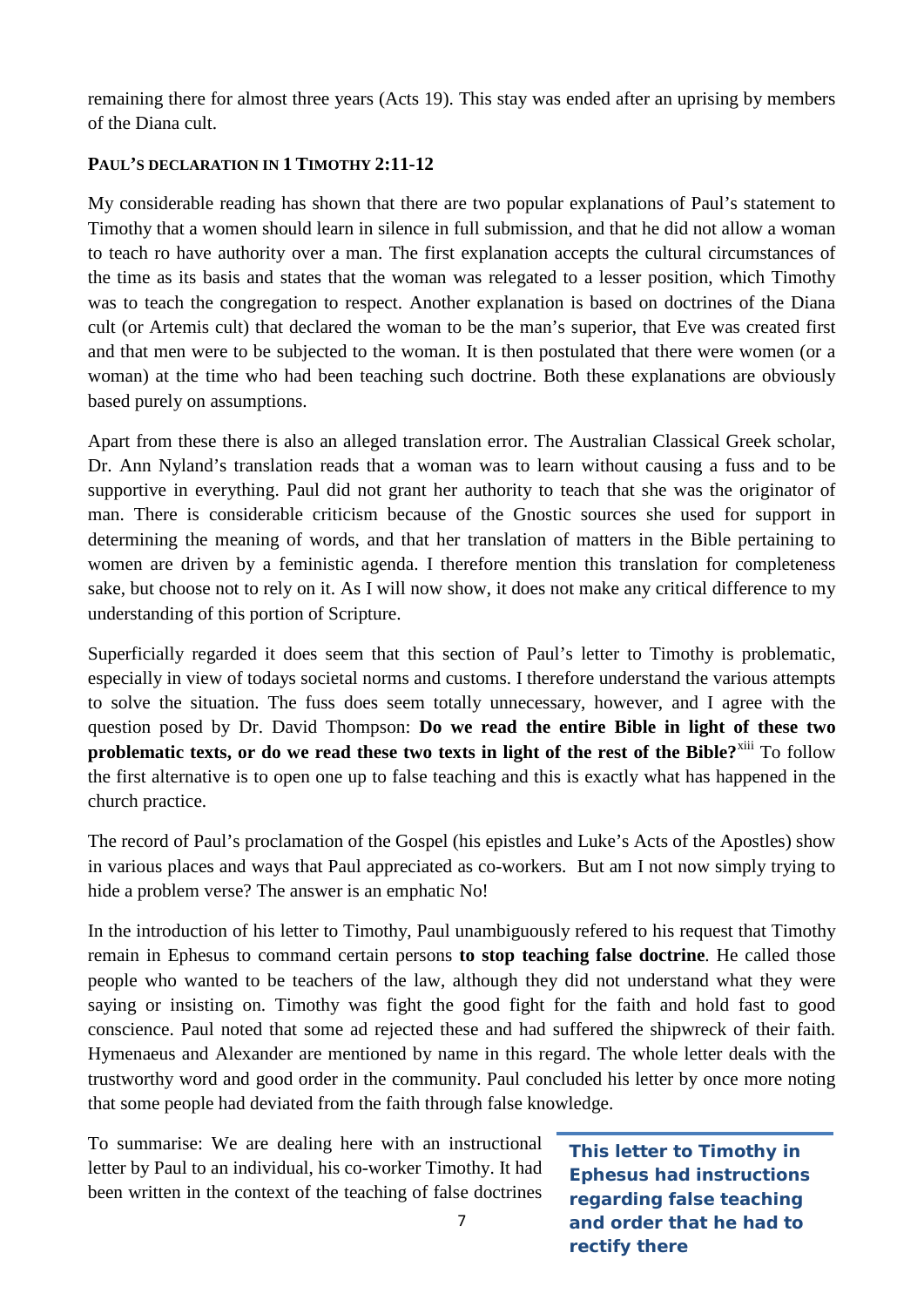by some in the Christian community in Ephesus. It is interesting to note that Paul's letter to Titus, whom he left behind on the island of Crete during the same travel, also focused on combatting false teaching and the establishment of sound order in the congregation. However, one does not find a similar 'command of silence' for women and that reinforces my understanding that the relevant portion in Paul's letter to Timothy was due to specific problems involving a woman or women.

## **CONCUSION**

In my study of this topic I shook my head in the realisation of how powerful the spirit of tradition had been and still is in the church environment. It is reality that my generation in South Africa grew up without the television and computer technology. If we had not been exposed to these during the latter part of our lives, something our parents and theirs did not have, we would probably still have been ignorant to the fact today of the many false teachings that emanated from all the traditions. I am grateful for the extensive library of works from many centuries that the information technology has opened up to me.

The Reformed ministers of our growing up years were all exposed to well equipped libraries at the seminaries of their universities and many years of fulltime study of the biblical languages and culture. This makes the struggles of so many synods over the last decade or two especially on matters such as the leadership role of the woman in the Christian environment even more difficult to understand.

There can probably be only one answer for this situation: by man's traditions and oral transmissions the word of God has been robbed of its power (Mat 15:1-14). In the process the community of believers has been robbed of the contributions of gifted and God blessed women. They were relegated to secondary roles for far too long. Some Reformed denominations have moved past this, but their explanations and continuing debates do not rest upon the Scriptural truth. Xiv There is a clear difference.

I also realised anew how important it is to study portions of Scripture in their full context – including the cultural, historical, geographical, literary and theological context. It also remains important to study Paul's epistles in the sequence they had been written in and not the sequence they hve been included in our Bibles. Considering the position of women in the gatherings against this reality, it becomes clear that there is no so-called command of silence in his most extensive work, the Epistle to the Romans. **In addition, we have noted the way in which Paul actively encouraged the prophetic gift to the Corinthians, among women as well. His recognition of Priscilla and other women in his letters also speak loudly.**

By stripping our reading of the relevant portions of Scripture in 1 Corinthians and 1 Timothy of all philosophising and assumptions of content above what has been written, we find that Paul's focus was misrepresentations, manmade traditions and therefore false teaching. This false teaching in the two congregations involved had nothing to do with a prohibition of full participation of women in principle in the gatherings. The exclusive requirement was that the activities were to be guided by the word of truth. Paul's eleven other letters do not support a doctrine that women are to be silent in the gatherings. The record of his history written in the Acts of the Apostles by Luke actually reflects the opposite.

Paul summarised it well in his second letter to Timothy (3:16-17):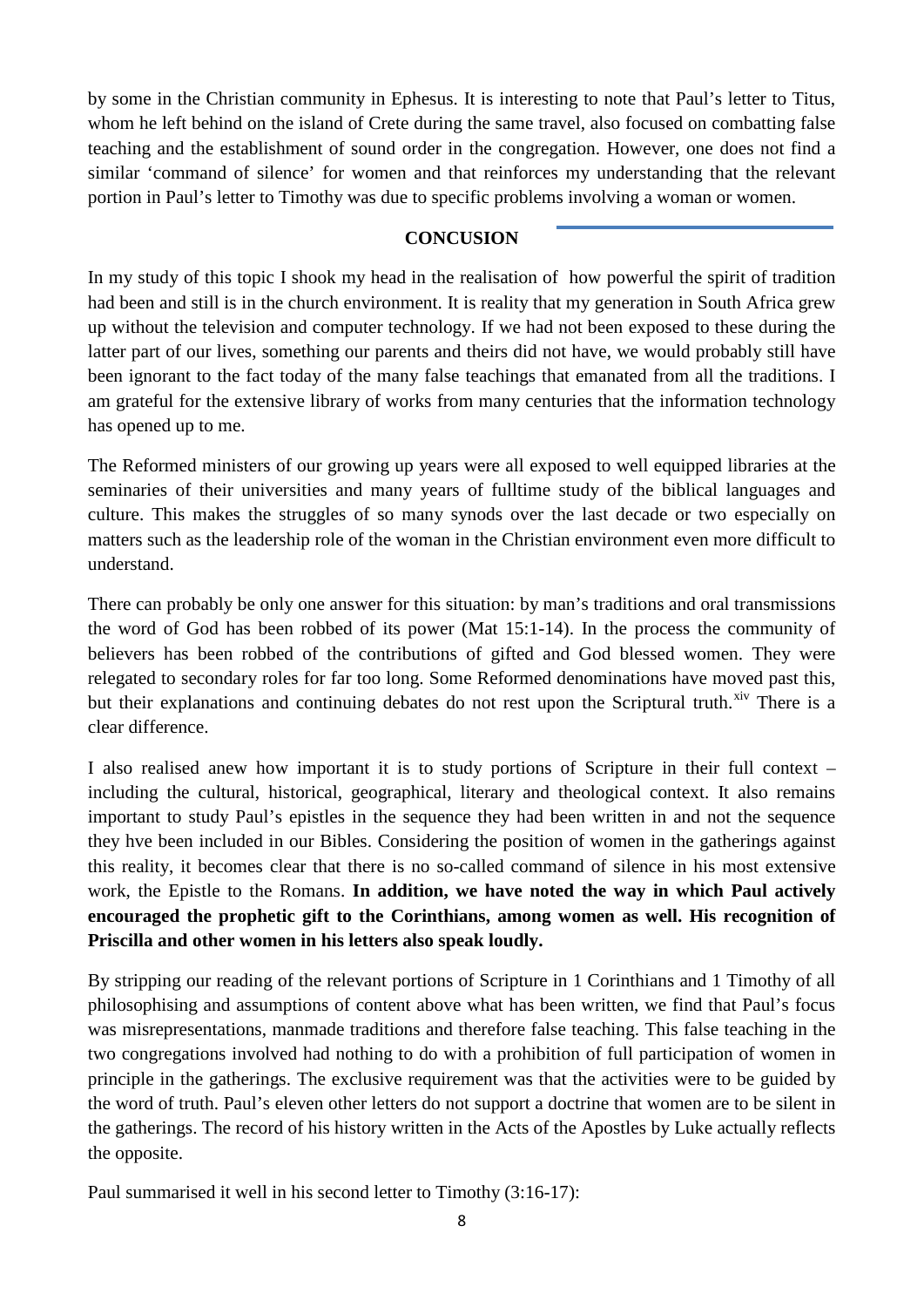All scripture *is* given by inspiration of God, and *is* profitable for doctrine, for reproof, for correction, for instruction in righteousness: That the man of God may be perfect, throughly furnished unto all good works.

- Every person (not man) of God!
- Unto all good works!

# **Final thoughts**

- In Luke 2:36-38 we phind the prophetess Anna at the temple where she served God day and night. She was present when Joseph and Mary brought the child Jesus to the temple to present him to the Lord according to the law. At that moment Anna *"(...) began to thank God and speak about Him to all who were looking forward to the redemption of Jerusalem."*
- None of the other Apostles gave instruction in their letters that women are to be silent in the gatherings.
- Such an instruction is not found in the Epistle to the Hebrews or in the Book of Acts.

**Dedicated to our granddaughter, Jo-Mari Malan. Our prayer is that your God given talents will bloom to inspire every person of God who passes your way, to allow their lives to be blessed by the word of truth, equipped unto all good works.**

Amen!

i <sup>i</sup> J. Janse van Rensburg. 2016. *Hermeneutiese Beginsels Vir Skrifverstaan*. Unpublished study document provided to a

Cape Reformed study group.<br>
" ATLAS verslag. 2015. Agenda. Submitted to the General Synod 2015, p253. Quoted in *ibid.*<br>
"" *Ibid.* p263.<br>
" Wallace, D.B. 1998. 1 Corinthians: Introduction, Argument, and Outline. Bible Stu

<sup>2016.</sup>

vi Zodhiates, S. *The Complete WordStudy Dictionary*. Add-on to e-Sword. [www.e-sword.net/support.html.](http://www.e-sword.net/support.html)